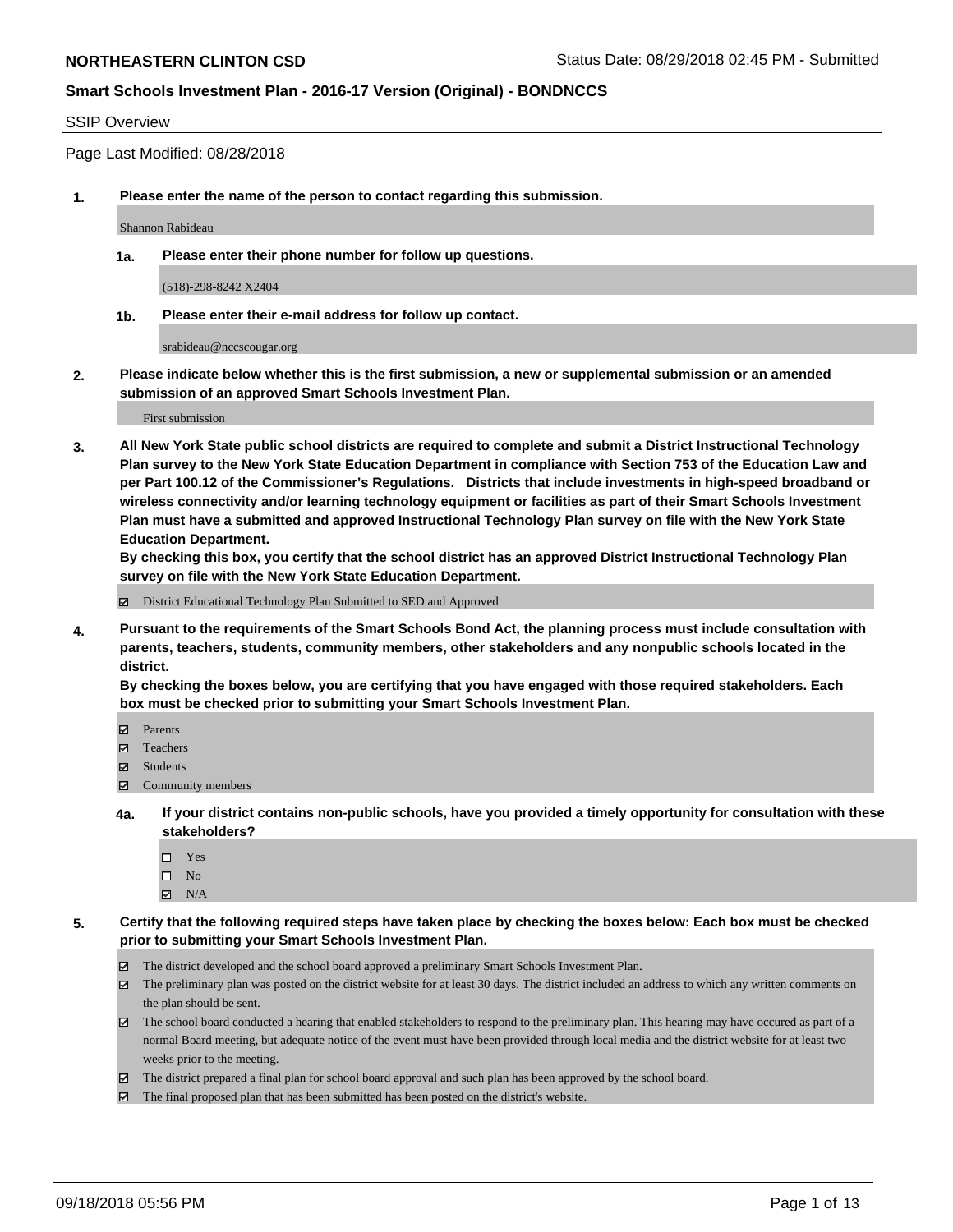SSIP Overview

Page Last Modified: 08/28/2018

**5a. Please upload the proposed Smart Schools Investment Plan (SSIP) that was posted on the district's website, along with any supporting materials. Note that this should be different than your recently submitted Educational Technology Survey. The Final SSIP, as approved by the School Board, should also be posted on the website and remain there during the course of the projects contained therein.**

Investment PLan1.rtf

**5b. Enter the webpage address where the final Smart Schools Investment Plan is posted. The Plan should remain posted for the life of the included projects.**

http://www.nccscougar.org/files/filesystem/Investment\_Plan\_1.pdf

**6. Please enter an estimate of the total number of students and staff that will benefit from this Smart Schools Investment Plan based on the cumulative projects submitted to date.**

1,500

**7. An LEA/School District may partner with one or more other LEA/School Districts to form a consortium to pool Smart Schools Bond Act funds for a project that meets all other Smart School Bond Act requirements. Each school district participating in the consortium will need to file an approved Smart Schools Investment Plan for the project and submit a signed Memorandum of Understanding that sets forth the details of the consortium including the roles of each respective district.**

 $\Box$  The district plans to participate in a consortium to partner with other school district(s) to implement a Smart Schools project.

**8. Please enter the name and 6-digit SED Code for each LEA/School District participating in the Consortium.**

| <b>Partner LEA/District</b> | ISED BEDS Code |
|-----------------------------|----------------|
| (No Response)               | (No Response)  |

**9. Please upload a signed Memorandum of Understanding with all of the participating Consortium partners.**

(No Response)

**10. Your district's Smart Schools Bond Act Allocation is:**

\$1,434,978

**11. Enter the budget sub-allocations by category that you are submitting for approval at this time. If you are not budgeting SSBA funds for a category, please enter 0 (zero.) If the value entered is \$0, you will not be required to complete that survey question.**

|                                              | Sub-        |
|----------------------------------------------|-------------|
|                                              | Allocations |
| <b>School Connectivity</b>                   | 825,476     |
| <b>Connectivity Projects for Communities</b> | O           |
| <b>Classroom Technology</b>                  |             |
| Pre-Kindergarten Classrooms                  | $\Omega$    |
| Replace Transportable Classrooms             | 0           |
| <b>High-Tech Security Features</b>           | 141,154     |
| Totals:                                      | 966,630     |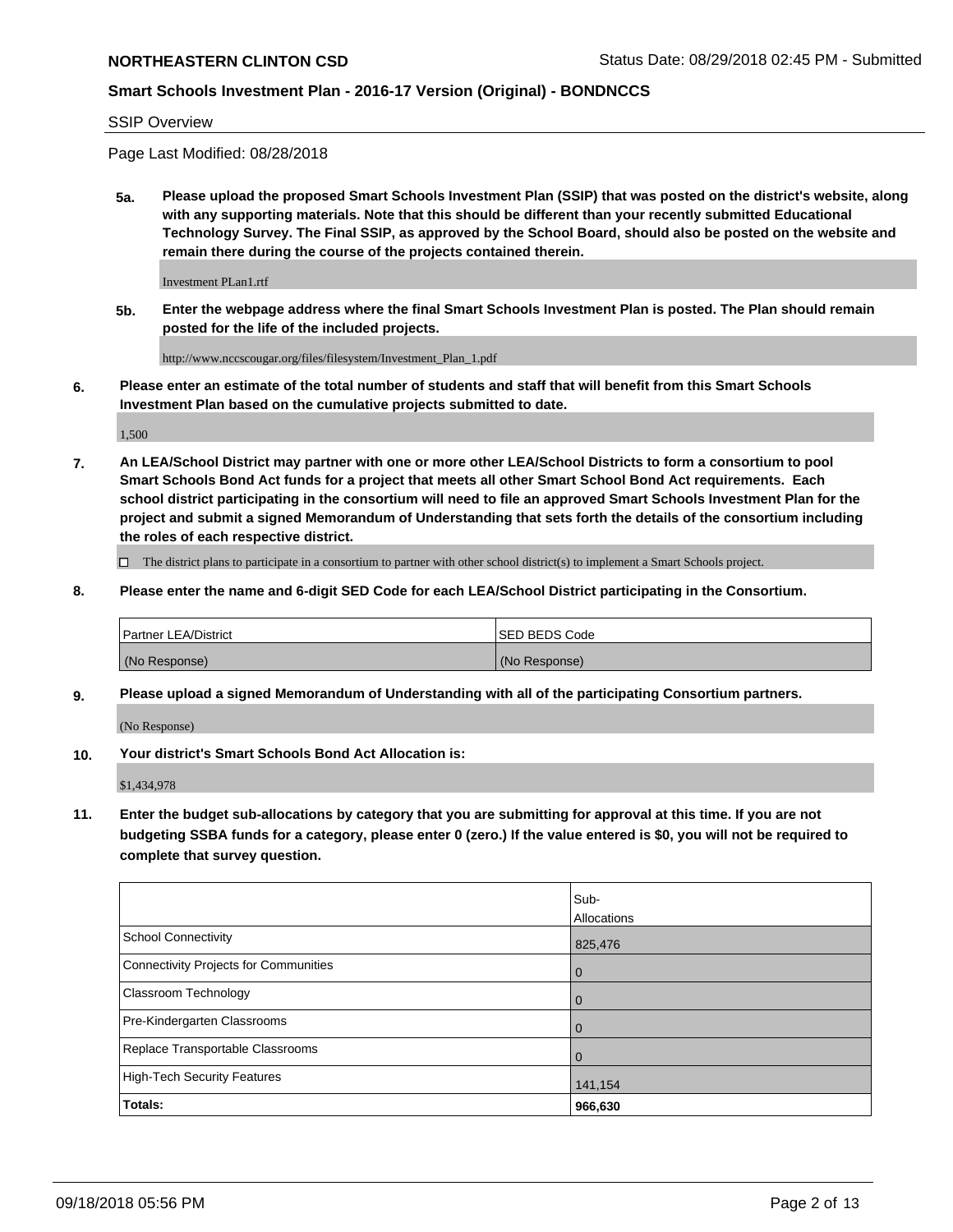#### School Connectivity

Page Last Modified: 08/22/2018

- **1. In order for students and faculty to receive the maximum benefit from the technology made available under the Smart Schools Bond Act, their school buildings must possess sufficient connectivity infrastructure to ensure that devices can be used during the school day. Smart Schools Investment Plans must demonstrate that:**
	- **• sufficient infrastructure that meets the Federal Communications Commission's 100 Mbps per 1,000 students standard currently exists in the buildings where new devices will be deployed, or**
	- **• is a planned use of a portion of Smart Schools Bond Act funds, or**
	- **• is under development through another funding source.**

**Smart Schools Bond Act funds used for technology infrastructure or classroom technology investments must increase the number of school buildings that meet or exceed the minimum speed standard of 100 Mbps per 1,000 students and staff within 12 months. This standard may be met on either a contracted 24/7 firm service or a "burstable" capability. If the standard is met under the burstable criteria, it must be:**

**1. Specifically codified in a service contract with a provider, and**

**2. Guaranteed to be available to all students and devices as needed, particularly during periods of high demand, such as computer-based testing (CBT) periods.**

### **Please describe how your district already meets or is planning to meet this standard within 12 months of plan submission.**

The Northeastern Clinton Central School District is on working with NERIC to get to meet or exceed the minimum standard of 100 Mbps per 1,000 students ans staff with the goal of being at 140 Mbps. AES Northeast, the Principal Engineer, is working with Annesse on the logistics of the plan. Due to students being in session and the scope and nature of this work, it is scheduled to begin in June of 2019.

- **1a. If a district believes that it will be impossible to meet this standard within 12 months, it may apply for a waiver of this requirement, as described on the Smart Schools website. The waiver must be filed and approved by SED prior to submitting this survey.**
	- By checking this box, you are certifying that the school district has an approved waiver of this requirement on file with the New York State Education Department.

#### **2. Connectivity Speed Calculator (Required)**

|                  | l Number of<br>Students | Multiply by<br>100 Kbps | to Convert to<br>Required<br>Speed in Mb | Divide by 1000 Current Speed Expected<br>l in Mb | Speed to be<br>Attained Within Required<br>12 Months | Expected Date<br>When<br>Speed Will be<br>Met |
|------------------|-------------------------|-------------------------|------------------------------------------|--------------------------------------------------|------------------------------------------------------|-----------------------------------------------|
| Calculated Speed | .400                    | 140,000                 | 140                                      | 100                                              | 140                                                  | 8/20/2019                                     |

### **3. Describe how you intend to use Smart Schools Bond Act funds for high-speed broadband and/or wireless connectivity projects in school buildings.**

The Northeastern Clinton Central School District intends to utilize the Smart Schools Bonds to update School Internet Connectivity in each of our four school buildings that service Pre-K through grade 12. The School Internet Connectivity will enhance teaching and learning by giving internet access to everyone. Our goal is to have one to one technology for students. Our current network is not able to have students on. Students will be able to research, learn, produce and submit using the internet at school.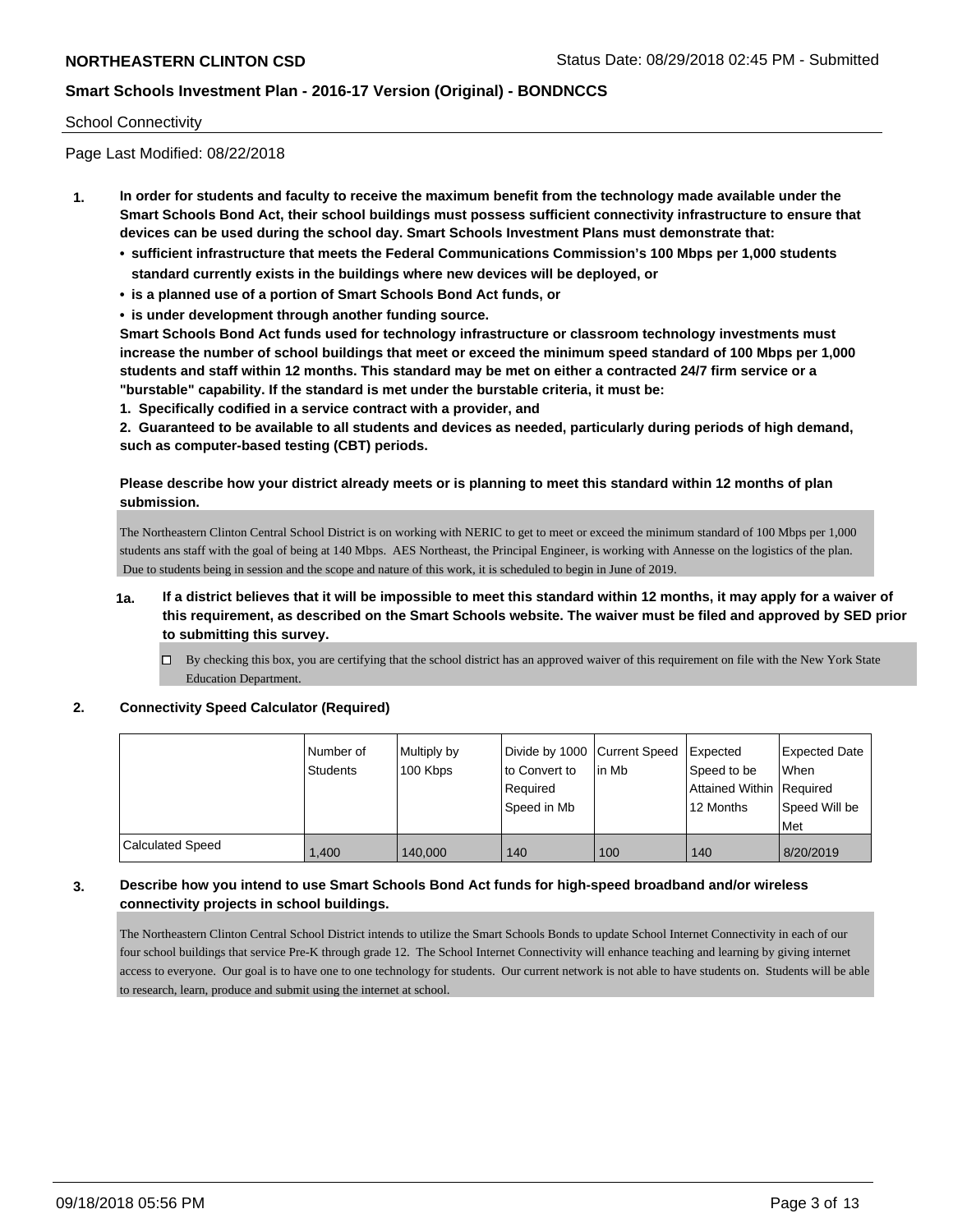#### School Connectivity

Page Last Modified: 08/22/2018

**4. Describe the linkage between the district's District Instructional Technology Plan and the proposed projects. (There should be a link between your response to this question and your response to Question 1 in Part E. Curriculum and Instruction "What are the district's plans to use digital connectivity and technology to improve teaching and learning?)**

After updating the existing infrastructure the Northeastern Clinton Central School district intends to provide devices and WIFI access for faculty and students, such as Chrome books, laptops and/or I pads for research and collaboration to achieve Twenty-first Century Learning. The district intends to utilize the Google platform. Teachers, faculty, staff, students and parents will be offered sessions and training on this platform. Google classroom, Gmail, Docs, Slides, etcetera will be utilized so that teachers and students can collaborate on projects and learning with others both inside and outside the school building. The access and devices will help meet our technology goal of enhancing and promoting required skills for the Twentyfirst Century and in developing life-long learners.

**5. If the district wishes to have students and staff access the Internet from wireless devices within the school building, or in close proximity to it, it must first ensure that it has a robust Wi-Fi network in place that has sufficient bandwidth to meet user demand.**

**Please describe how you have quantified this demand and how you plan to meet this demand.**

The Northeastern Central School district intends to upgrade its WIFI system so that students can bring their own devices in the classroom and teachers and staff will will be trained with the staff release time to practice and enhance their learning.

**6. As indicated on Page 5 of the guidance, the Office of Facilities Planning will have to conduct a preliminary review of all capital projects, including connectivity projects.**

**Please indicate on a separate row each project number given to you by the Office of Facilities Planning.**

| Project Number       |  |
|----------------------|--|
| 09-05-01-04-7999-002 |  |

**7. Certain high-tech security and connectivity infrastructure projects may be eligible for an expedited review process as determined by the Office of Facilities Planning.**

**Was your project deemed eligible for streamlined review?**

No

**8. Include the name and license number of the architect or engineer of record.**

| Name              | License Number |
|-------------------|----------------|
| David B. Whitford | 19773          |

**9. If you are submitting an allocation for School Connectivity complete this table.**

**Note that the calculated Total at the bottom of the table must equal the Total allocation for this category that you entered in the SSIP Overview overall budget.** 

|                                                   | Sub-          |
|---------------------------------------------------|---------------|
|                                                   | Allocation    |
| Network/Access Costs                              | 413,302       |
| Outside Plant Costs                               | (No Response) |
| <b>School Internal Connections and Components</b> | 281,555       |
| Professional Services                             | 88,896        |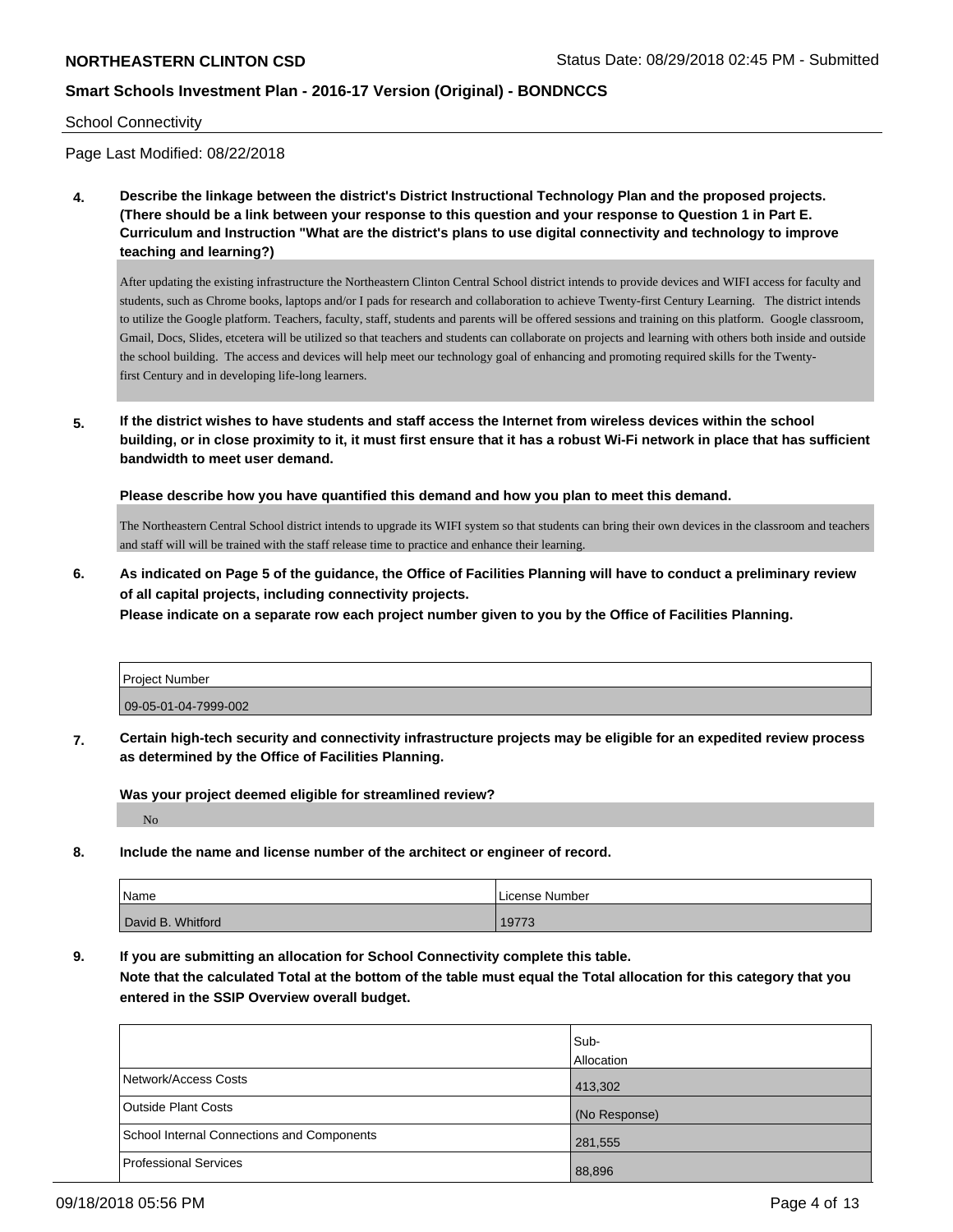### School Connectivity

Page Last Modified: 08/22/2018

|                            | Sub-<br><b>Allocation</b> |
|----------------------------|---------------------------|
| Testing                    | (No Response)             |
| <b>Other Upfront Costs</b> | (No Response)             |
| <b>Other Costs</b>         | 41,723                    |
| <b>Totals:</b>             | 825,476                   |

**10. Please detail the type, quantity, per unit cost and total cost of the eligible items under each sub-category. This is especially important for any expenditures listed under the "Other" category. All expenditures must be eligible for tax-exempt financing to be reimbursed through the SSBA. Sufficient detail must be provided so that we can verify this is the case. If you have any questions, please contact us directly through smartschools@nysed.gov. NOTE: Wireless Access Points should be included in this category, not under Classroom Educational Technology, except those that will be loaned/purchased for nonpublic schools.**

**Add rows under each sub-category for additional items, as needed.**

| Select the allowable expenditure<br>type.<br>Repeat to add another item under<br>each type. | Item to be purchased                                            | Quantity       | Cost per Item | <b>Total Cost</b> |
|---------------------------------------------------------------------------------------------|-----------------------------------------------------------------|----------------|---------------|-------------------|
| <b>Network/Access Costs</b>                                                                 | Catalyst 4500-X 32 Port 10G IP Base,<br>Front-to-Back, No P/S   | $\overline{2}$ | 14,280        | 28,560            |
| <b>Connections/Components</b>                                                               | Catalyst 4500X 750W AC front to back<br>cooling power supply    | 2              | 1.020         | 2.040             |
| <b>Network/Access Costs</b>                                                                 | IP Base to Ent. Services license for 32<br>Port Catalyst 4500-X | $\overline{2}$ | 4,080         | 8.160             |
| <b>Connections/Components</b>                                                               | 10GBASE-CU SFP+ Cable 1 Meter                                   | $\overline{4}$ | 51            | 204               |
| <b>Connections/Components</b>                                                               | 10GBASE-CU SFP+ Cable 3 Meter                                   | 13             | 51            | 663               |
| <b>Connections/Components</b>                                                               | 10GBASE-LRM SFP Module                                          | 40             | 508           | 20,320            |
| <b>Connections/Components</b>                                                               | 1000BASE-SX SFP transceiver<br>module, MMF, 850nm, DOM          | 1              | 255           | 255               |
| Network/Access Costs                                                                        | SNTC-8X5XNBDOS Catalyst 4500-X<br>32 Port 10G IP Base, Fro      | $\overline{2}$ | 1,575         | 3,150             |
| <b>Network/Access Costs</b>                                                                 | Catalyst 2960-X 48 GigE PoE 740W, 2<br>x 10G SFP+, LAN Base     | 45             | 4.077         | 183,465           |
| <b>Connections/Components</b>                                                               | Catalyst 2960-X FlexStack Plus<br><b>Stacking Module</b>        | 29             | 609           | 17,661            |
| <b>Connections/Components</b>                                                               | Cisco FlexStack 3m stacking cable                               | 4              | 102           | 408               |
| <b>Connections/Components</b>                                                               | Cisco FlexStack 1m stacking cable                               | $\mathbf{1}$   | 51            | 51                |
| <b>Network/Access Costs</b>                                                                 | Meraki MR42 Cloud Managed AP                                    | 132            | 555           | 73,260            |
| <b>Network/Access Costs</b>                                                                 | Meraki MR52 Cloud Managed AP                                    | 17             | 707           | 12,019            |
| Network/Access Costs                                                                        | 5YR ENTERPRISE LICS & SUPPORT                                   | 163            | 228           | 37,164            |
| Network/Access Costs                                                                        | Meraki MR74 Cloud Managed AP                                    | 14             | 707           | 9,898             |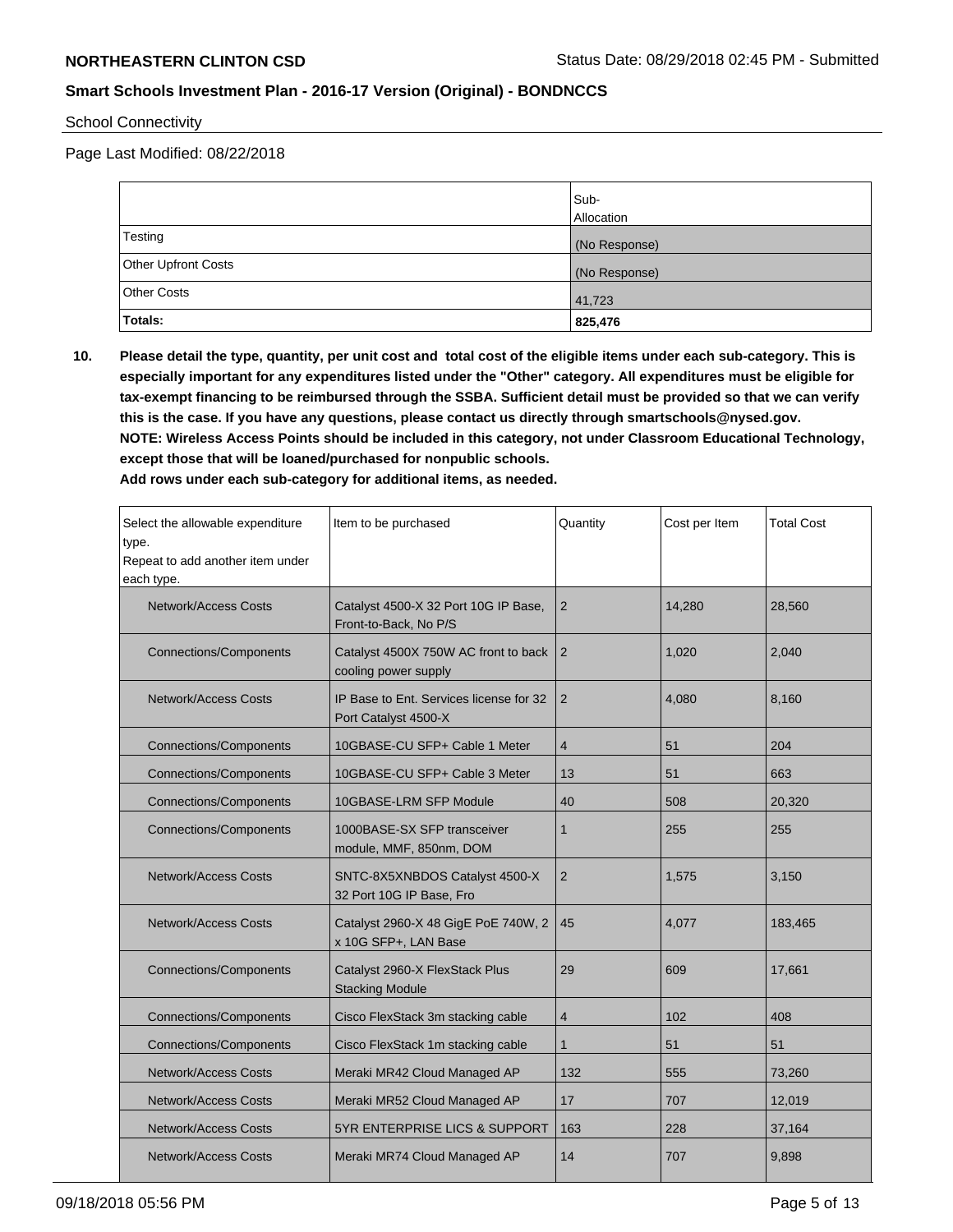# School Connectivity

# Page Last Modified: 08/22/2018

| Select the allowable expenditure<br>type.<br>Repeat to add another item under | Item to be purchased                                                 | Quantity       | Cost per Item  | <b>Total Cost</b> |
|-------------------------------------------------------------------------------|----------------------------------------------------------------------|----------------|----------------|-------------------|
| each type.<br>Network/Access Costs                                            | DUAL BAND PATCH ANTENNA                                              | 28             | 176            | 4,928             |
| <b>Connections/Components</b>                                                 | 3M FIBER PATCHCORD LC TO SC<br>(62.5 micron MMF)                     | 42             | 20             | 840               |
| <b>Connections/Components</b>                                                 | 1 Ft Blue Cat 6 Ethernet Cable                                       | 600            | $\overline{2}$ | 1,200             |
| <b>Connections/Components</b>                                                 | 2 Ft Blue Cat 6 Ethernet Cable                                       | 800            | 2              | 1,600             |
| <b>Connections/Components</b>                                                 | 3 Ft Blue Cat 6 Ethernet Cable                                       | 300            | 2              | 600               |
| <b>Connections/Components</b>                                                 | 5 Ft Blue Cat 6 Ethernet Cable                                       | 300            | 3              | 834               |
| <b>Connections/Components</b>                                                 | 7 Ft Green Cat 6 Ethernet Cable                                      | 168            | 3              | 504               |
| <b>Connections/Components</b>                                                 | 5 Ft Green Cat 6 Ethernet Cable                                      | 40             | 3              | 120               |
| <b>Connections/Components</b>                                                 | 3 Ft Green Cat 6 Ethernet Cable                                      | 40             | 2              | 80                |
| <b>Connections/Components</b>                                                 | 2 Ft Green Cat 6 Ethernet Cable                                      | 100            | 2              | 200               |
| <b>Connections/Components</b>                                                 | 1 Ft Green Cat 6 Ethernet Cable                                      | 75             | 2              | 150               |
| <b>Network/Access Costs</b>                                                   | Catalyst 4500-X 16 Port 10G IP Base,<br>Front-to-Back, No P/S        | $\overline{2}$ | 8,160          | 16,320            |
| <b>Connections/Components</b>                                                 | 1000BASE-T SFP                                                       | $\overline{4}$ | 201            | 804               |
| <b>Connections/Components</b>                                                 | Catalyst 4500X 750W AC front to back<br>cooling 2nd PWR supply       | $\overline{2}$ | 1,020          | 2,040             |
| <b>Connections/Components</b>                                                 | Catalyst 4500X 750W AC front to back<br>cooling power supply         | $\overline{2}$ | 1,020          | 2,040             |
| <b>Network/Access Costs</b>                                                   | SNTC-8X5XNBDOS Catalyst 4500-X<br>16 Port 10G IP Base, Fro           | $\overline{2}$ | 945            | 1,890             |
| <b>Connections/Components</b>                                                 | Installation of Routing & Switching<br><b>Components and Network</b> | 1              | 19,192         | 19,192            |
| <b>Connections/Components</b>                                                 | Configuration of Wireless access<br>points and network               | 1              | 10,617         | 10,617            |
| <b>Connections/Components</b>                                                 | <b>Configuration of Security Network</b>                             | $\mathbf{1}$   | 1,392          | 1,392             |
| <b>Professional Services</b>                                                  | <b>Project Management</b>                                            | $\mathbf{1}$   | 12,684         | 12,684            |
| <b>Professional Services</b>                                                  | <b>AES Northeast Fee</b>                                             | $\mathbf{1}$   | 76,212         | 76,212            |
| <b>Connections/Components</b>                                                 | Labor: Pulling/Running wire                                          | $\mathbf{1}$   | 172,800        | 172,800           |
| Connections/Components                                                        | Superior Essex 77-240-2B Category 6<br><b>CMP</b>                    | 51             | 353            | 18,003            |
| <b>Connections/Components</b>                                                 | Ortronics OR-KSSMB2 2 Port Surface<br>Box                            | 254            | $\overline{2}$ | 508               |
| <b>Connections/Components</b>                                                 | Ortronics OR-KS6A-00 Category 6<br><b>Jack Black</b>                 | 604            | 5              | 3,020             |
| <b>Connections/Components</b>                                                 | Ortronics OR-SPKSU24 24 Port                                         |                | 37             | 518               |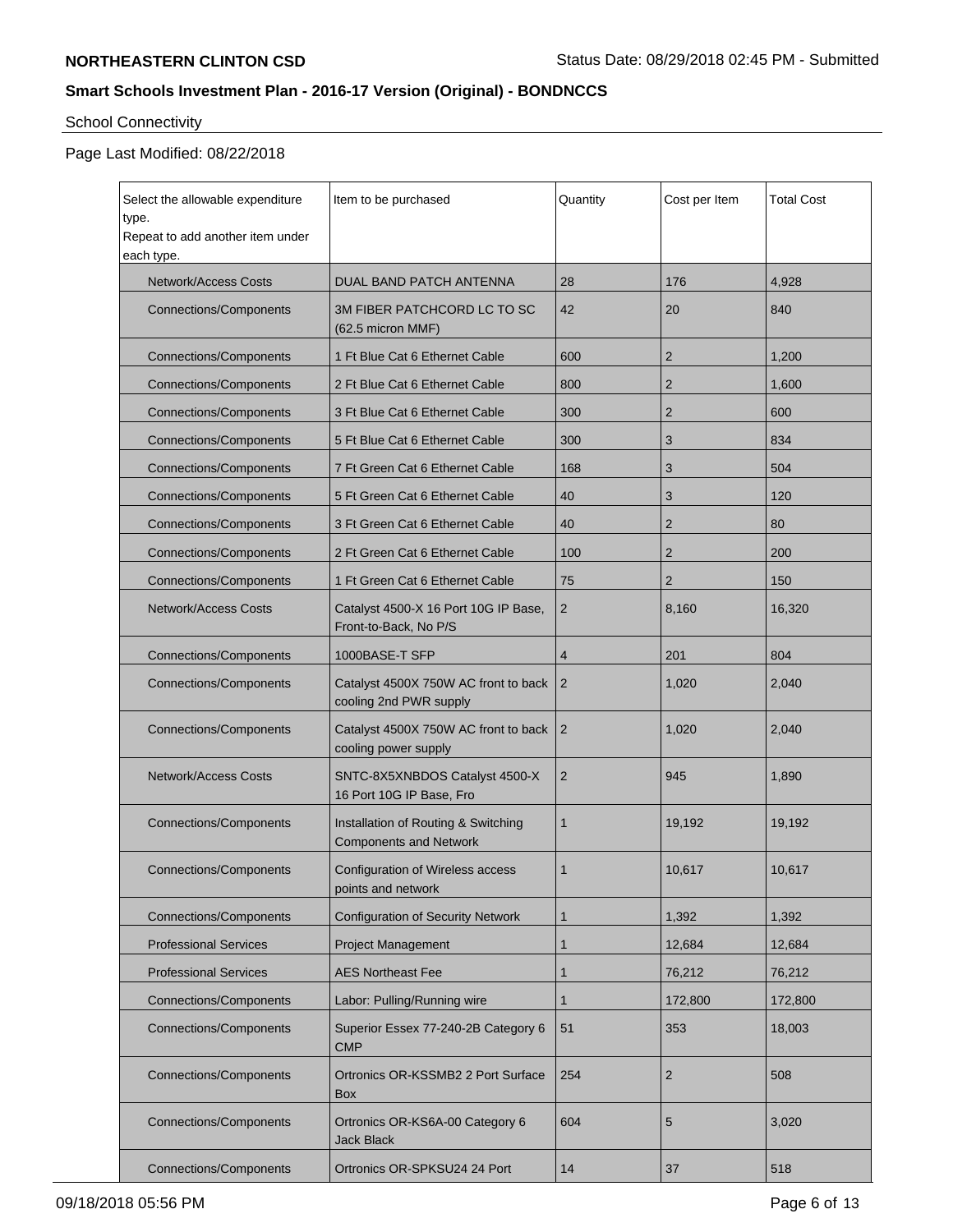# School Connectivity

# Page Last Modified: 08/22/2018

| Select the allowable expenditure<br>type.<br>Repeat to add another item under<br>each type. | Item to be purchased                                      | Quantity     | Cost per Item | <b>Total Cost</b> |
|---------------------------------------------------------------------------------------------|-----------------------------------------------------------|--------------|---------------|-------------------|
|                                                                                             | <b>Unloaded Patch Panel</b>                               |              |               |                   |
| <b>Connections/Components</b>                                                               | Ortronics OR-SPKSU48 48 Port High<br>Density Patch Panel  | 2            | 59            | 118               |
| <b>Connections/Components</b>                                                               | Velcro 43115-75P                                          | 8            | 58            | 464               |
| <b>Connections/Components</b>                                                               | Chatsworth 55053-701 7' Standard<br>Rack                  | $\mathbf{1}$ | 137           | 137               |
| <b>Connections/Components</b>                                                               | Panduit WMPV45E Horizontal Wire<br>Manager                | 2            | 205           | 410               |
| <b>Connections/Components</b>                                                               | <b>Panduit WMP1E Vertical Wire</b><br>Manager             | 14           | 55            | 770               |
| <b>Connections/Components</b>                                                               | Misc Conduit & Fittings                                   | 1            | 492           | 492               |
| <b>Network/Access Costs</b>                                                                 | NEMA 4 WAP Enclosure, Gray PC<br>Plastic, Screw-on Cover  | 11           | 300           | 3,300             |
| <b>Network/Access Costs</b>                                                                 | SNTC-8X5XNBDOS Cisco Firepower<br>2110 NGFW Appliance, 1U | 1            | 1,100         | 1,100             |
| <b>Connections/Components</b>                                                               | 1000BASE-SX SFP transceiver<br>module, MMF, 850nm, DOM    | 1            | 500           | 500               |
| <b>Network/Access Costs</b>                                                                 | Cisco Firepower 2110 NGFW<br>Appliance, 1U                | 1            | 5,608         | 5,608             |
| <b>Other Costs</b>                                                                          | Escalation                                                | 1            | 15,348        | 15,348            |
| <b>Other Costs</b>                                                                          | Design/Construction Contingency                           | $\mathbf{1}$ | 26,375        | 26,375            |
| Network/Access Costs                                                                        | Catalyst 4500-X 16 Port 10G IP Base,<br>Fro               | 3            | 8,160         | 24,480            |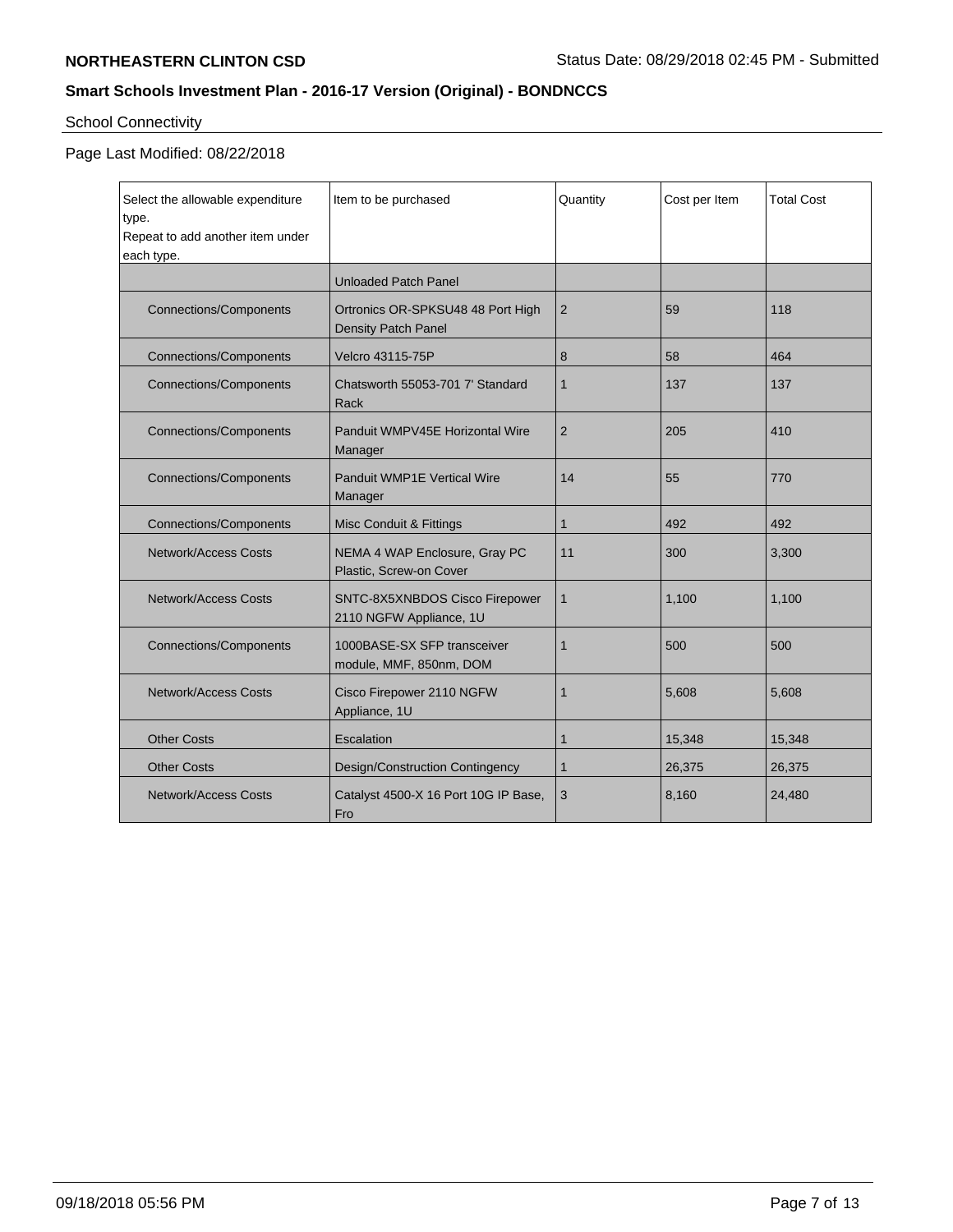### Classroom Learning Technology

Page Last Modified: 03/22/2017

**1. In order for students and faculty to receive the maximum benefit from the technology made available under the Smart Schools Bond Act, their school buildings must possess sufficient connectivity infrastructure to ensure that devices can be used during the school day. Smart Schools Investment Plans must demonstrate that sufficient infrastructure that meets the Federal Communications Commission's 100 Mbps per 1,000 students standard currently exists in the buildings where new devices will be deployed, or is a planned use of a portion of Smart Schools Bond Act funds, or is under development through another funding source.**

**Smart Schools Bond Act funds used for technology infrastructure or classroom technology investments must increase the number of school buildings that meet or exceed the minimum speed standard of 100 Mbps per 1,000 students and staff within 12 months. This standard may be met on either a contracted 24/7 firm service or a "burstable" capability. If the standard is met under the burstable criteria, it must be:**

**1. Specifically codified in a service contract with a provider, and**

**2. Guaranteed to be available to all students and devices as needed, particularly during periods of high demand, such as computer-based testing (CBT) periods.**

**Please describe how your district already meets or is planning to meet this standard within 12 months of plan submission.**

(No Response)

- **1a. If a district believes that it will be impossible to meet this standard within 12 months, it may apply for a waiver of this requirement, as described on the Smart Schools website. The waiver must be filed and approved by SED prior to submitting this survey.**
	- By checking this box, you are certifying that the school district has an approved waiver of this requirement on file with the New York State Education Department.

#### **2. Connectivity Speed Calculator (Required)**

|                         | Number of<br>Students | Multiply by<br>100 Kbps | Divide by 1000 Current Speed<br>to Convert to<br>Required<br>l Speed in Mb | lin Mb           | <b>Expected</b><br>Speed to be<br><b>Attained Within Required</b><br>12 Months | <b>Expected Date</b><br>When<br>Speed Will be<br><b>Met</b> |
|-------------------------|-----------------------|-------------------------|----------------------------------------------------------------------------|------------------|--------------------------------------------------------------------------------|-------------------------------------------------------------|
| <b>Calculated Speed</b> | (No<br>Response)      | (No Response)           | (No<br>Response)                                                           | (No<br>Response) | l (No<br>Response)                                                             | (No<br>Response)                                            |

**3. If the district wishes to have students and staff access the Internet from wireless devices within the school building, or in close proximity to it, it must first ensure that it has a robust Wi-Fi network in place that has sufficient bandwidth to meet user demand.**

**Please describe how you have quantified this demand and how you plan to meet this demand.**

(No Response)

**4. All New York State public school districts are required to complete and submit an Instructional Technology Plan survey to the New York State Education Department in compliance with Section 753 of the Education Law and per Part 100.12 of the Commissioner's Regulations.**

**Districts that include educational technology purchases as part of their Smart Schools Investment Plan must have a submitted and approved Instructional Technology Plan survey on file with the New York State Education Department.**

- By checking this box, you are certifying that the school district has an approved Instructional Technology Plan survey on file with the New York State Education Department.
- **5. Describe the devices you intend to purchase and their compatibility with existing or planned platforms or systems. Specifically address the adequacy of each facility's electrical, HVAC and other infrastructure necessary to install and support the operation of the planned technology.**

(No Response)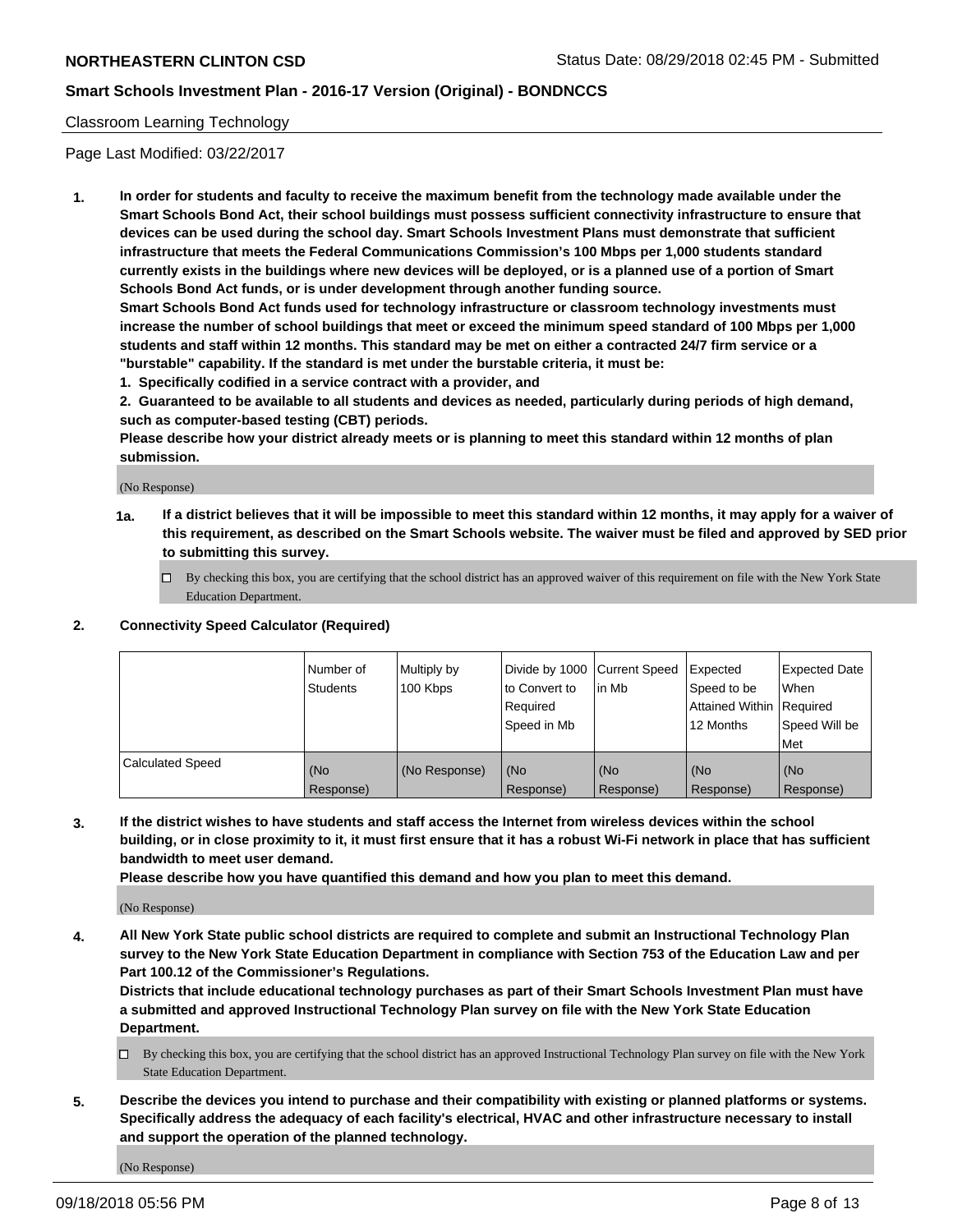#### Classroom Learning Technology

Page Last Modified: 03/22/2017

- **6. Describe how the proposed technology purchases will:**
	- **> enhance differentiated instruction;**
	- **> expand student learning inside and outside the classroom;**
	- **> benefit students with disabilities and English language learners; and**
	- **> contribute to the reduction of other learning gaps that have been identified within the district.**

**The expectation is that districts will place a priority on addressing the needs of students who struggle to succeed in a rigorous curriculum. Responses in this section should specifically address this concern and align with the district's Instructional Technology Plan (in particular Question 2 of E. Curriculum and Instruction: "Does the district's instructional technology plan address the needs of students with disabilities to ensure equitable access to instruction, materials and assessments?" and Question 3 of the same section: "Does the district's instructional technology plan address the provision of assistive technology specifically for students with disabilities to ensure access to and participation in the general curriculum?"**

(No Response)

**7. Where appropriate, describe how the proposed technology purchases will enhance ongoing communication with parents and other stakeholders and help the district facilitate technology-based regional partnerships, including distance learning and other efforts.**

(No Response)

**8. Describe the district's plan to provide professional development to ensure that administrators, teachers and staff can employ the technology purchased to enhance instruction successfully.**

**Note: This response should be aligned and expanded upon in accordance with your district's response to Question 1 of F. Professional Development of your Instructional Technology Plan: "Please provide a summary of professional development offered to teachers and staff, for the time period covered by this plan, to support technology to enhance teaching and learning. Please include topics, audience and method of delivery within your summary."**

(No Response)

- **9. Districts must contact the SUNY/CUNY teacher preparation program that supplies the largest number of the district's new teachers to request advice on innovative uses and best practices at the intersection of pedagogy and educational technology.**
	- By checking this box, you certify that you have contacted the SUNY/CUNY teacher preparation program that supplies the largest number of your new teachers to request advice on these issues.
	- **9a. Please enter the name of the SUNY or CUNY Institution that you contacted.**

(No Response)

**9b. Enter the primary Institution phone number.**

(No Response)

**9c. Enter the name of the contact person with whom you consulted and/or will be collaborating with on innovative uses of technology and best practices.**

(No Response)

**10. A district whose Smart Schools Investment Plan proposes the purchase of technology devices and other hardware must account for nonpublic schools in the district.**

**Are there nonpublic schools within your school district?**

Yes

 $\boxtimes$  No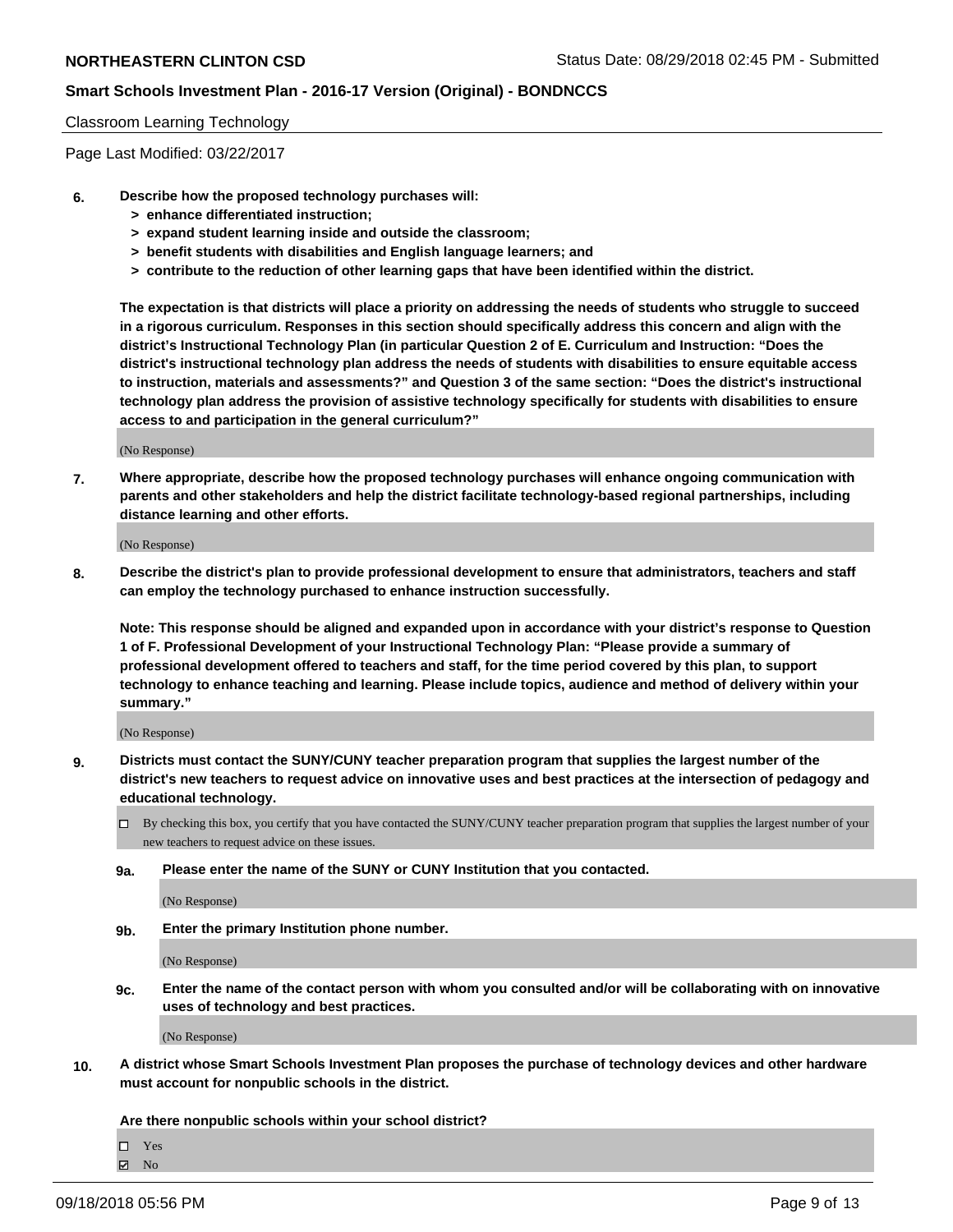### Classroom Learning Technology

Page Last Modified: 03/22/2017

### **11. Nonpublic Classroom Technology Loan Calculator**

**The Smart Schools Bond Act provides that any Classroom Learning Technology purchases made using Smart Schools funds shall be lent, upon request, to nonpublic schools in the district. However, no school district shall be required to loan technology in amounts greater than the total obtained and spent on technology pursuant to the Smart Schools Bond Act and the value of such loan may not exceed the total of \$250 multiplied by the nonpublic school enrollment in the base year at the time of enactment.**

**See:**

**http://www.p12.nysed.gov/mgtserv/smart\_schools/docs/Smart\_Schools\_Bond\_Act\_Guidance\_04.27.15\_Final.pdf.**

|                                       | 1. Classroom<br>Technology<br>Sub-allocation | 2. Public<br>Enrollment<br>$(2014-15)$ | 3. Nonpublic<br>Enrollment<br>$(2014-15)$ | l 4. Sum of<br>l Public and<br>l Nonpublic<br>l Enrollment | 15. Total Per<br>Pupil Sub-<br>lallocation | 6. Total<br>Nonpublic Loan  <br>Amount                                                        |
|---------------------------------------|----------------------------------------------|----------------------------------------|-------------------------------------------|------------------------------------------------------------|--------------------------------------------|-----------------------------------------------------------------------------------------------|
| Calculated Nonpublic Loan<br>l Amount |                                              |                                        |                                           |                                                            |                                            | (No Response)   (No Response)   (No Response)   (No Response)   (No Response)   (No Response) |

**12. To ensure the sustainability of technology purchases made with Smart Schools funds, districts must demonstrate a long-term plan to maintain and replace technology purchases supported by Smart Schools Bond Act funds. This sustainability plan shall demonstrate a district's capacity to support recurring costs of use that are ineligible for Smart Schools Bond Act funding such as device maintenance, technical support, Internet and wireless fees, maintenance of hotspots, staff professional development, building maintenance and the replacement of incidental items. Further, such a sustainability plan shall include a long-term plan for the replacement of purchased devices and equipment at the end of their useful life with other funding sources.**

 $\Box$  By checking this box, you certify that the district has a sustainability plan as described above.

**13. Districts must ensure that devices purchased with Smart Schools Bond funds will be distributed, prepared for use, maintained and supported appropriately. Districts must maintain detailed device inventories in accordance with generally accepted accounting principles.**

By checking this box, you certify that the district has a distribution and inventory management plan and system in place.

**14. If you are submitting an allocation for Classroom Learning Technology complete this table. Note that the calculated Total at the bottom of the table must equal the Total allocation for this category that you entered in the SSIP Overview overall budget.**

|                          | Sub-Allocation |
|--------------------------|----------------|
| Interactive Whiteboards  | (No Response)  |
| <b>Computer Servers</b>  | (No Response)  |
| <b>Desktop Computers</b> | (No Response)  |
| <b>Laptop Computers</b>  | (No Response)  |
| <b>Tablet Computers</b>  | (No Response)  |
| <b>Other Costs</b>       | (No Response)  |
| Totals:                  | 0              |

**15. Please detail the type, quantity, per unit cost and total cost of the eligible items under each sub-category. This is especially important for any expenditures listed under the "Other" category. All expenditures must be capital-bond eligible to be reimbursed through the SSBA. If you have any questions, please contact us directly through smartschools@nysed.gov.**

**Please specify in the "Item to be Purchased" field which specific expenditures and items are planned to meet the district's nonpublic loan requirement, if applicable.**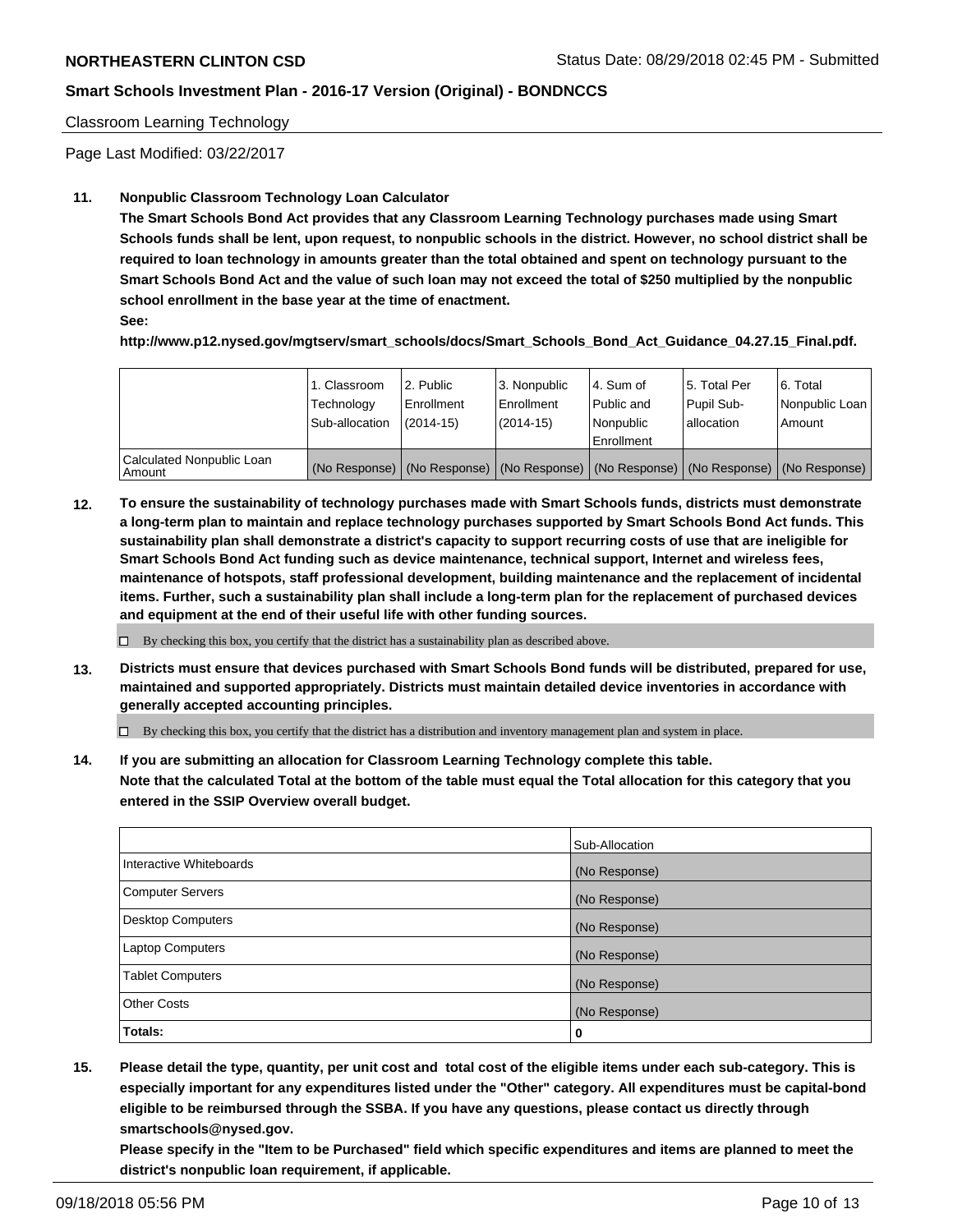Classroom Learning Technology

Page Last Modified: 03/22/2017

**NOTE: Wireless Access Points that will be loaned/purchased for nonpublic schools should ONLY be included in this category, not under School Connectivity, where public school districts would list them. Add rows under each sub-category for additional items, as needed.**

| Select the allowable expenditure | I Item to be Purchased | <b>Quantity</b> | Cost per Item | <b>Total Cost</b> |
|----------------------------------|------------------------|-----------------|---------------|-------------------|
| type.                            |                        |                 |               |                   |
| Repeat to add another item under |                        |                 |               |                   |
| each type.                       |                        |                 |               |                   |
| (No Response)                    | (No Response)          | (No Response)   | (No Response) | (No Response)     |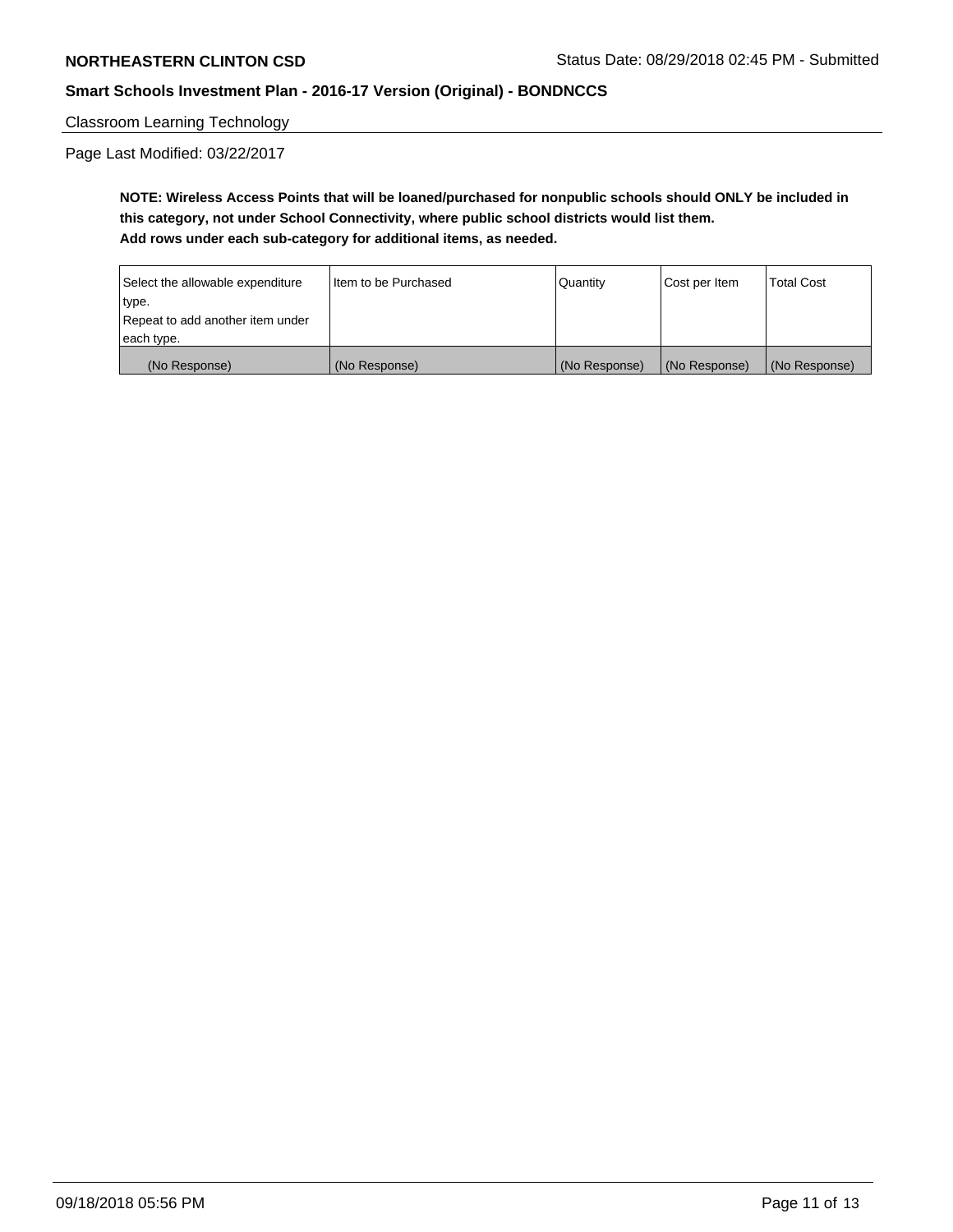### High-Tech Security Features

Page Last Modified: 08/14/2018

**1. Describe how you intend to use Smart Schools Bond Act funds to install high-tech security features in school buildings and on school campuses.**

The Northeastern Central School District intends to utilize the Smart Bonds Funds to purchase cameras and security software and a door intercom for the three buildings. The cameras will increase the current security system in the two elementary schools, middle and high schools both inside and outside. Areas of visibility and picture quality will be increased. The security software will help with keeping the buildings and grounds safe. The door intercom will keep entrances secure so that we can keep doors locked at all times.

**2. All plans and specifications for the erection, repair, enlargement or remodeling of school buildings in any public school district in the State must be reviewed and approved by the Commissioner. Districts that plan capital projects using their Smart Schools Bond Act funds will undergo a Preliminary Review Process by the Office of Facilities Planning.** 

**Please indicate on a separate row each project number given to you by the Office of Facilities Planning.**

| <b>Project Number</b>  |  |
|------------------------|--|
| 09-05--01-04-7-999-002 |  |

#### **3. Was your project deemed eligible for streamlined Review?**

- Yes
- $\boxtimes$  No

**4. Include the name and license number of the architect or engineer of record.**

| <sup>'</sup> Name | License Number |
|-------------------|----------------|
| David B. Whitford | 19773          |

**5. If you have made an allocation for High-Tech Security Features, complete this table.**

**Note that the calculated Total at the bottom of the table must equal the Total allocation for this category that you entered in the SSIP Overview overall budget.**

|                                                      | Sub-Allocation |
|------------------------------------------------------|----------------|
| Capital-Intensive Security Project (Standard Review) | (No Response)  |
| <b>Electronic Security System</b>                    | 131,236        |
| <b>Entry Control System</b>                          | 3,578          |
| Approved Door Hardening Project                      | (No Response)  |
| <b>Other Costs</b>                                   | 6,340          |
| Totals:                                              | 141,154        |

**6. Please detail the type, quantity, per unit cost and total cost of the eligible items under each sub-category. This is especially important for any expenditures listed under the "Other" category. All expenditures must be capital-bond eligible to be reimbursed through the SSBA. If you have any questions, please contact us directly through smartschools@nysed.gov.**

**Add rows under each sub-category for additional items, as needed.**